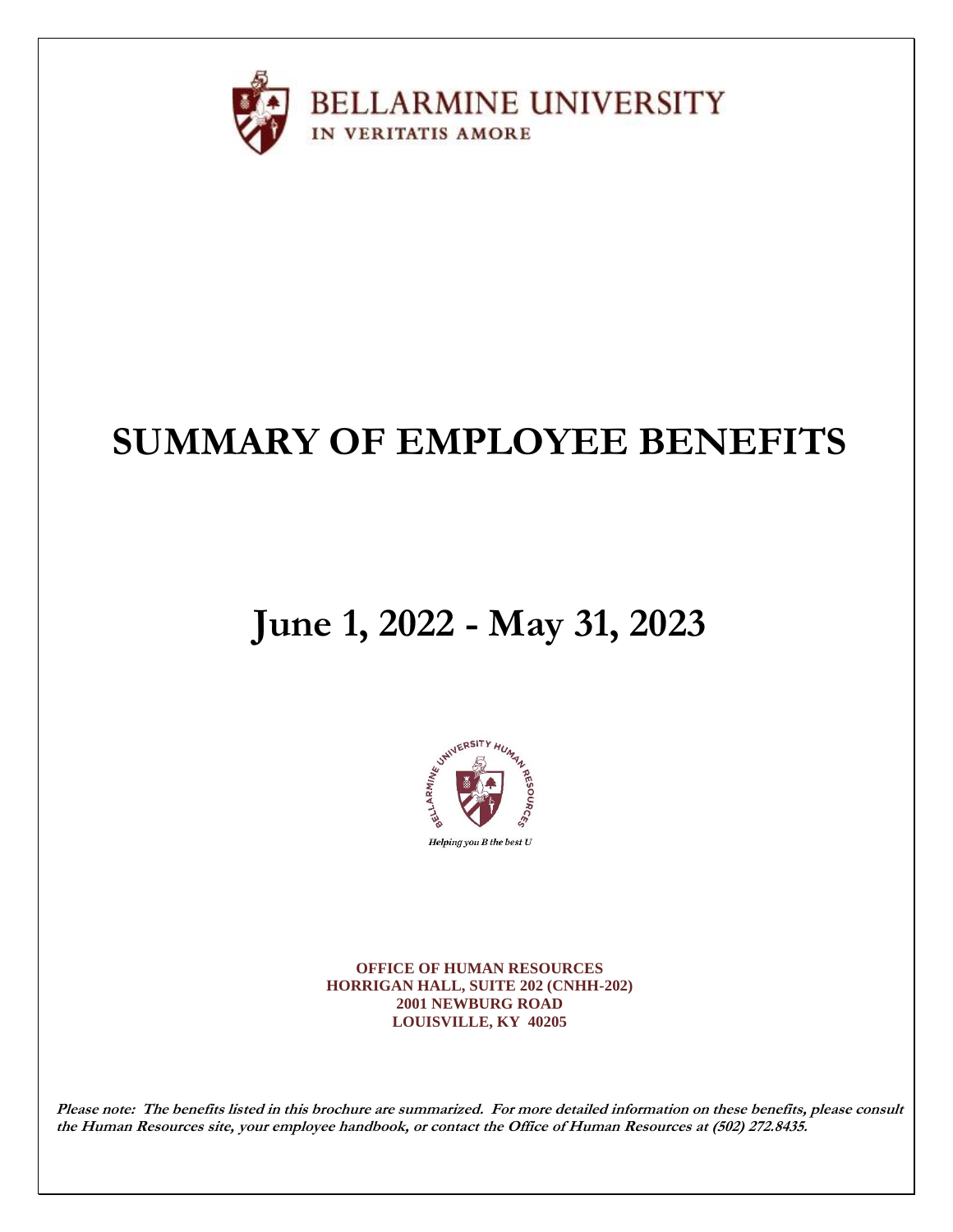# **BELLARMINE EMPLOYEE BENEFITS SUMMARY June 1, 2022 – May 31, 2023**

### • **Benefits Eligibility**

All full-time regular employees are eligible for fringe benefits on the first day of the month following date of hire. Detailed information will be provided by Human Resources at Orientation.

### • **Health Insurance [www.humana.com](http://www.humana.com/)**

The University contributes to and provides three plan choices through Humana, including a High-Deductible Health Plan (HDHP). Four coverage tiers are also offered, suitable for your individual family needs. The co-pays for prescriptions are \$10/\$35/\$55/25% across all plans, except the HDHP. Coverage provides a wide variety of preventive tests, covered at 100% depending on certain criteria outlined in the plans; for example, routine annual physicals, gynecological exams and immunizations for children to name a few. **The premiums below are based on 24 pay periods.**

Spouses of employees who are eligible for health insurance through their employers are not permitted to enroll in the Bellarmine health insurance plan.

*Note: The rates below are for Non-Tobacco Users only. The employee premiums for tobacco users is \$62.50 per pay higher than those for non-tobacco users.*

| Plan Name &<br>Tier      | Employee<br>Contribution |
|--------------------------|--------------------------|
| <b>PPO 1000</b>          |                          |
| Single                   | 66.91                    |
| Employee + Spouse        | 216.32                   |
| Employee + Child(ren)    | 185.63                   |
| Family                   | 272.11                   |
|                          |                          |
| <b>PPO 2500</b>          |                          |
| Single                   | 55.53                    |
| Employee + Spouse        | 193.55                   |
| $Employee + Child (ren)$ | 164.00                   |
| Family                   | 235.69                   |
|                          |                          |
| *HDHP 2500/5000          |                          |
| Single                   | 23.70                    |
| Employee + Spouse        | 129.91                   |
| Employee + Child(ren)    | 103.54                   |
| Family                   | 133.85                   |

### **NON-TOBACCO USER RATES**

# • **Health Savings Account (HSA)**

If you elect the HDHP**\*** medical plan, you may participate in the Health Savings Account through Park Community Credit Union. An HSA is an account owned by you and used to pay for current and future medical expenses. You and your covered family members can use this to pay out-of-pocket expenses such as co-pays and deductibles or leave unspent to grow as savings for future allowable expenses. Each year, the HSA can be funded up to the IRS maximum by you, your employer or both. You control the HSA, giving you the flexibility to decide how, when and where to spend your health care dollars. The HSA is "portable," which means you keep the funds even if you change health plans, take a new job or retire. Bellarmine currently contributes \$550 per year for Employee only, \$825 per year for Employee Spouse/Child, and \$1,100 per year for Family coverage. Bellarmine's contribution is prorated if you are a new employee starting midyear. IRS limits for 2021 are \$3600 for employee only coverage \$7200 for all other tiers. Contributions are pre-tax. If you are age 55 or older, you can contribute an additional catch-up contribution of \$1000 per year.

# • **Employee Well-Being [www.Go365.com](http://www.go365.com/)**

Bellarmine provides the employee with a well-being program through Humana's Go365 program. Getting healthy can be fun and rewarding, and we encourage participation - learn how by logging on to Humana. You can set goals, improve your health and earn rewards for doing so. There are lots of opportunities to earn points – work out at our Surf center or other participating centers, walk/run using your pedometer or take online educational courses. Covered family members can also take advantage of this program.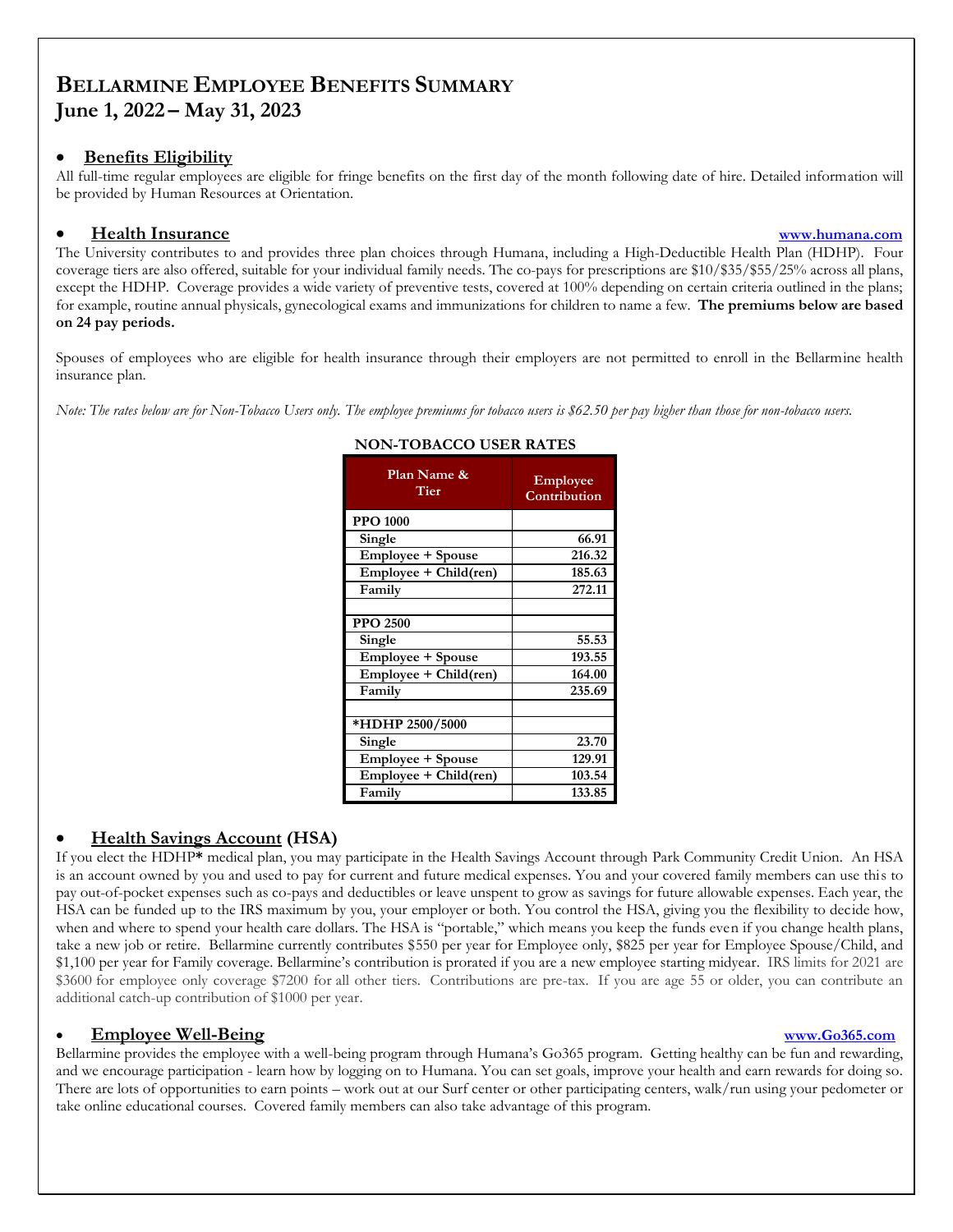### • **Dental Insurance [www.deltadentalky.com](http://www.deltadentalky.com/)**

Through Delta Dental we offer two plans: High Option and Low Option. In this dual network advantage, members have the choice of two dentist networks. Preventive care for cleanings and x-rays is paid at 100%. Bellarmine contributes **\$20** each month toward premiums.

| Plan & Tier        | <b>Employee</b><br>Premium | Annual<br><b>Employee</b><br>Contribution | Annual<br><b>Bellarmine</b><br>Contribution | <b>Total Annual</b><br>Premium |
|--------------------|----------------------------|-------------------------------------------|---------------------------------------------|--------------------------------|
| <b>High Option</b> |                            |                                           |                                             |                                |
| Single             | 8.38                       | 199.68                                    | 240                                         | 439.68                         |
| Family             | 44.04                      | 1056.96                                   | 240                                         | 1296.96                        |
| Low Option         |                            |                                           |                                             |                                |
| Single             | 1.48                       | 35.52                                     | 240                                         | 275.52                         |
| Family             | 24.37                      | 584.88                                    | 240                                         | 824.88                         |

Bellarmine offers vision coverage through Humana Vision. The Vision 130 Plan provides coverage for an eye exam, as well as allowances for contacts or glasses, with applicable co-pays. Employees pay 100% of the monthly premium for this benefit.

| Plan & Tier<br>Vision 130 Plan | <b>Employee</b><br>Premium | Annual<br>Employee<br>Contribution | Annual<br><b>Bellarmine</b><br>Contribution | Total<br>Annual<br>Premium |
|--------------------------------|----------------------------|------------------------------------|---------------------------------------------|----------------------------|
| Single                         | 4.05                       | 97.20                              |                                             | 23.70                      |
| Family                         | 10.52                      | 252.48                             |                                             | 252.48                     |

# • **Flexible Spending Account (FSA) & Dependent Care Accounts [www.bmsllc.net](http://www.bmsllc.net/)**

Bellarmine partners with Benefit Marketing Solutions (BMS) to offer an IRS Section 125 flexible savings account that allows employees to allocate up to \$2,850 to cover the cost of certain out-of-pocket healthcare expenses not covered by your plans (health, dental, vision, etc.) for you and your family. These voluntary amounts paid through payroll deductions are free of federal, state, and, in most cases, FICA taxes and are not included in your income on your W-2. A reimbursement account is also offered for dependent care expenses with a maximum of \$5,000. Dependent Care covers certain child care expenses and camps for children up to age 13.

**Limited FSA** - This option is available to you only if you participate in the High-Deductible Health Plan (HDHP) and the Health Savings Account (HSA.) This account can be used for dental and vision expenses only and, like the regular FSA, funds are forfeited if not used in the plan year. This plan also has a \$2850 contribution limit per calendar year.

### • **Group Term Life Insurance [www.mylincolnportal.com](file://///bufs-deptshare/HR/My%20Documents/Benefits/Benefits,%202021-22/BENEFITS%20BOOK/www.mylincolnportal.com)**

The University provides basic group term life insurance through Liberty Mutual equal to 1 times your annual base salary or contracted salary at no cost to the employee. The policy also includes Accidental Death & Dismemberment (AD&D) coverage at an additional 1 times your salary.

### • **Voluntary Group Term Life Insurance [www.mylincolnportal.com](file://///bufs-deptshare/HR/My%20Documents/Benefits/Benefits,%202020-21/www.mylincolnportal.com)**

Bellarmine also offers group term life insurance for employees and their spouses/dependent through Liberty Mutual. Employees pay 100% of the cost of this benefit through payroll deduction. You may purchase additional life insurance up to the guarantee issue of \$200,000 with no medical underwriting at the time of new hire enrollment only. Additional amounts are available, but Evidence of Insurability is required. Coverage is also available for your spouse and child(ren). The costs are listed on your online benefits link at Benefit*first*.com.

### • **Short & Long Term Disability Insurance [www.libertymutual.com](http://www.libertymutual.com/)**

Bellarmine provides short (STD) and long-term disability (LTD) insurance at no cost to the employee. The short-term benefit continues a disabled employee's pay at 60% of base pay up to the 180th day of disability, if necessary. After 180 days, and if approved by the insurance carrier, the employee will receive 60% of annual base salary.

### • **Employee Assistance Program (EAP) [www.humandev.com](http://www.humandev.com/)**

The Employee Assistance Program is a confidential, short term counseling service for you and your household family members who may need help. The EAP is provided and paid for by Bellarmine. Employees may contact Human Development Company directly for any questions or concerns. 502-589-HELP (4357) or 1-800-877-8332

# • **Allstate Consumer Accident and Cancer Plans [www.allstate.com](http://www.allstate.com/)**

Through Allstate, Bellarmine offers Cancer and Accident plans for employees and their families. This coverage pays over and above what your medical plan might pay, picking up where your insurance leaves off and providing cash to cover expenses. Premiums are based on level of coverage elected. Employees pay 100% of the cost of this benefit through payroll deductions.

### • **Vision Insurance [www.humanavisioncare.com](http://www.humanavisioncare.com/)**